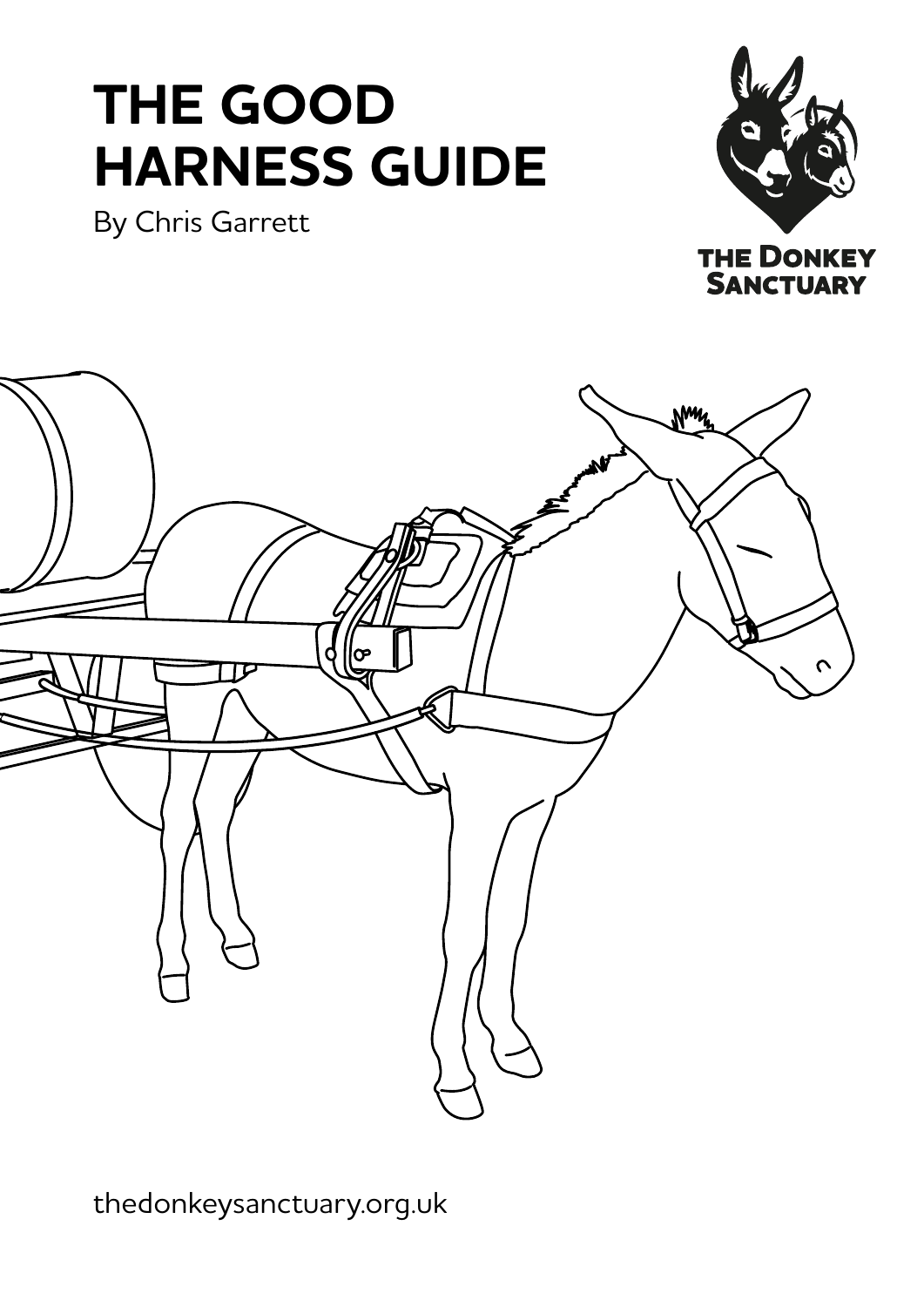#### **Donkeys are intelligent Foreword**

They're smarter than horses and can be controlled easily using gentle taps, gentle bit use and words.

But because they don't understand English you have to teach them what each command means, they don't speak English (Arabic, Amharic, Spanish, whatever).

Harness is a very simple yet complicated topic. It's simple in that it refers to the way a power source, in our case a donkey, is attached to a load, be it a cart, packsaddle or rider. It's also simple in that, as long as certain basic rules are followed, it is straightforward. Unfortunately, these simple techniques, when acting together, can become quite complicated.

I've tried to show how harness should work in a mainly pictorial way to overcome language and literacy problems. I've also added some suggestions in 'trainer's notes' at the back of the leaflet, which in the past have helped me to explain to donkey owners how harness works. I try to use local materials and construction techniques whenever possible; it's not always easy to find these, but I'm becoming more and more certain that most of the donkeys' harnessing problems are a result of modern living. If you talk to the elders in any community you'll often find that their donkeys didn't have the massive sores that we see now, and one of the reasons was that the harness was carefully made from natural fibres, and the people had a far greater understanding of both the harness' and the donkey's capabilities. Look a little deeper and you'll often find people who can remember how to make this harness, or at least what plants were used to make the materials. I usually learn as much as I teach in any of these communities, and I always try to remember that however much I may think I know, I don't spend my life working with donkeys in the same way as the donkey owners do, and can never fully understand the whole picture.

ChisCances

Chris Garrett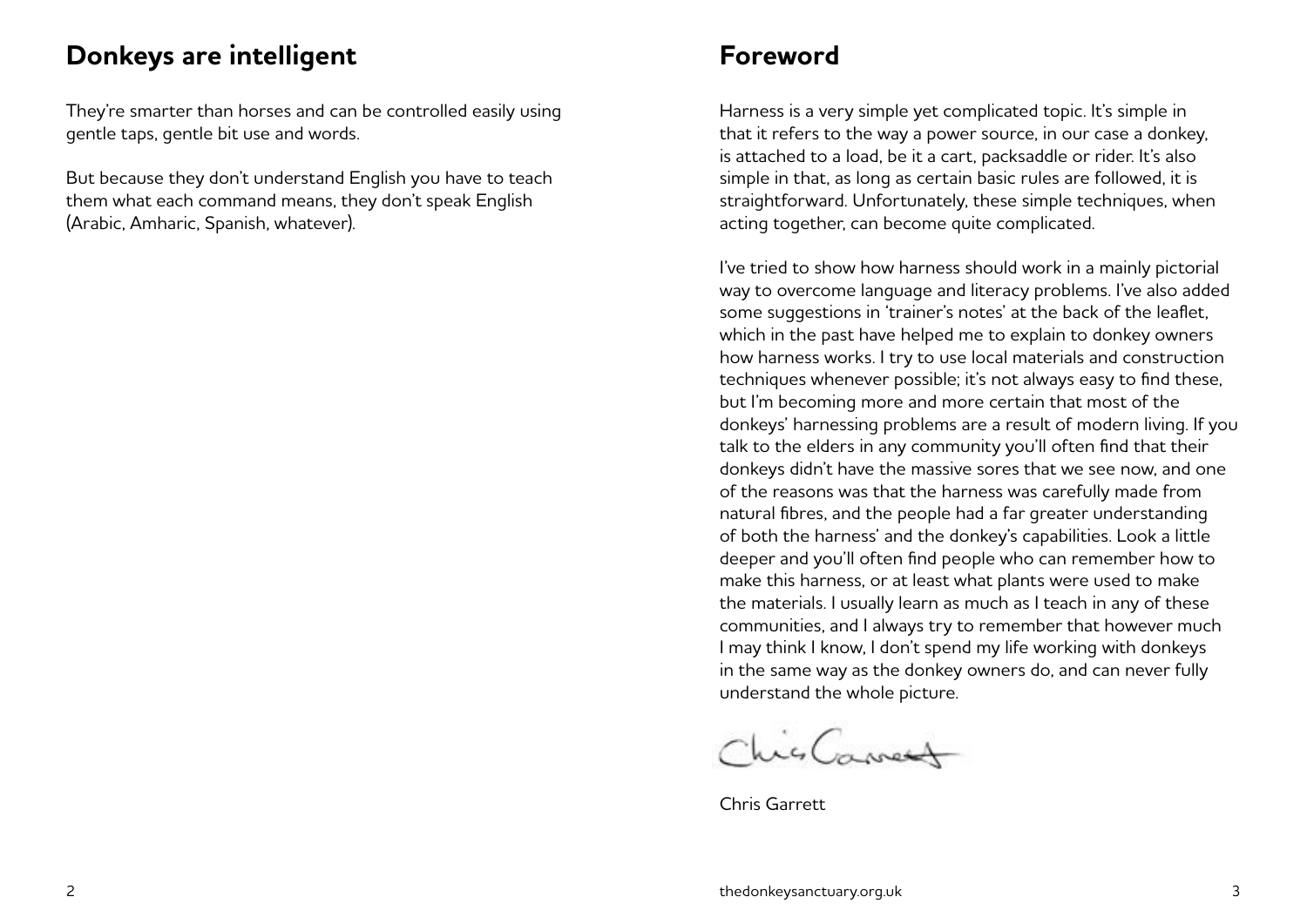- Why worry?
- Three functions of harness
- Causes of wounds
- Materials
- Pressure
- Keep harness clean
- Collars
- Keep centre of gravity
- Breeching
- Saddles
- Padding
- Carts
- Balance of cargoes and weight
- Trainer's notes
- Glossary

## **Index Why worry?**



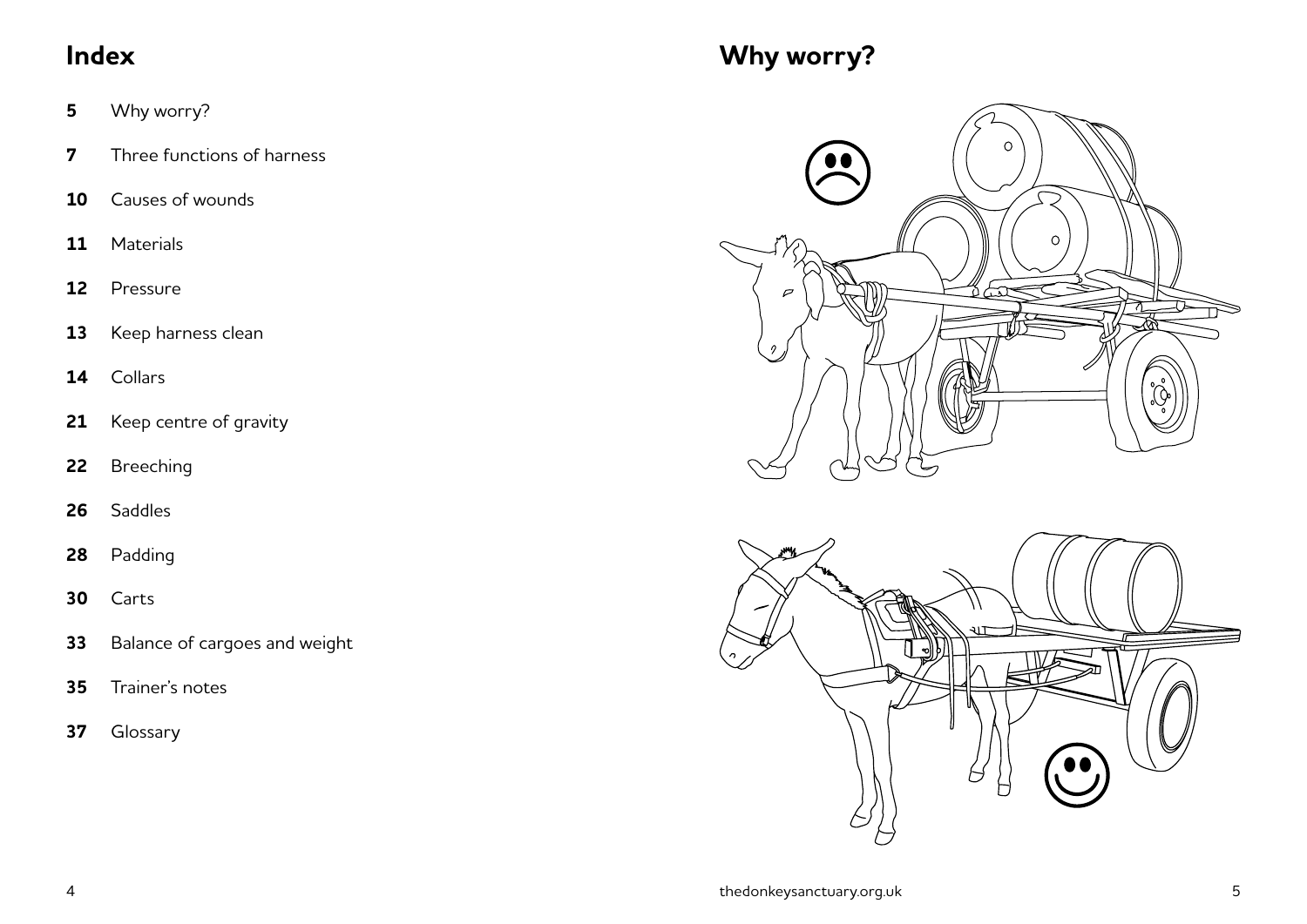#### **Five months later...**



**A well cared for donkey should give you 15 - 20 years work.**

#### **Three functions of harness**

#### **1. Collar**

Provides the pulling power (see pages 15 - 21).



#### **2. Breeching** Provides the brakes (see page 23 - 26).

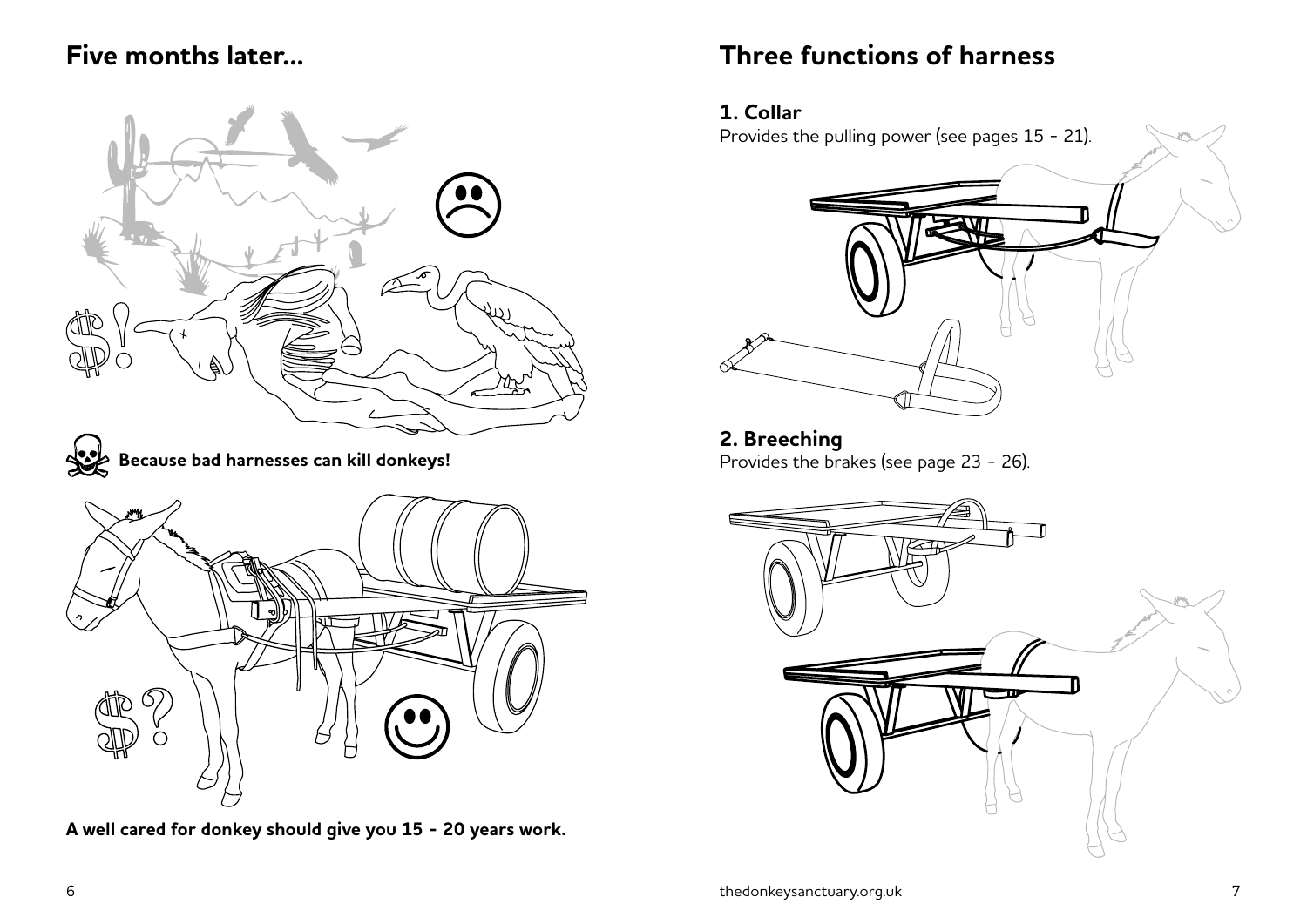#### **3a. Saddle and straps - balance**

To keep the cart balanced (see pages 27 - 30).



#### **3b. Cruppers/docks**





Must be smooth, cool and adjusted correctly.

The cruppers/docks are not a braking system, they just stop the saddle from moving forward which is a a major cause of wounds.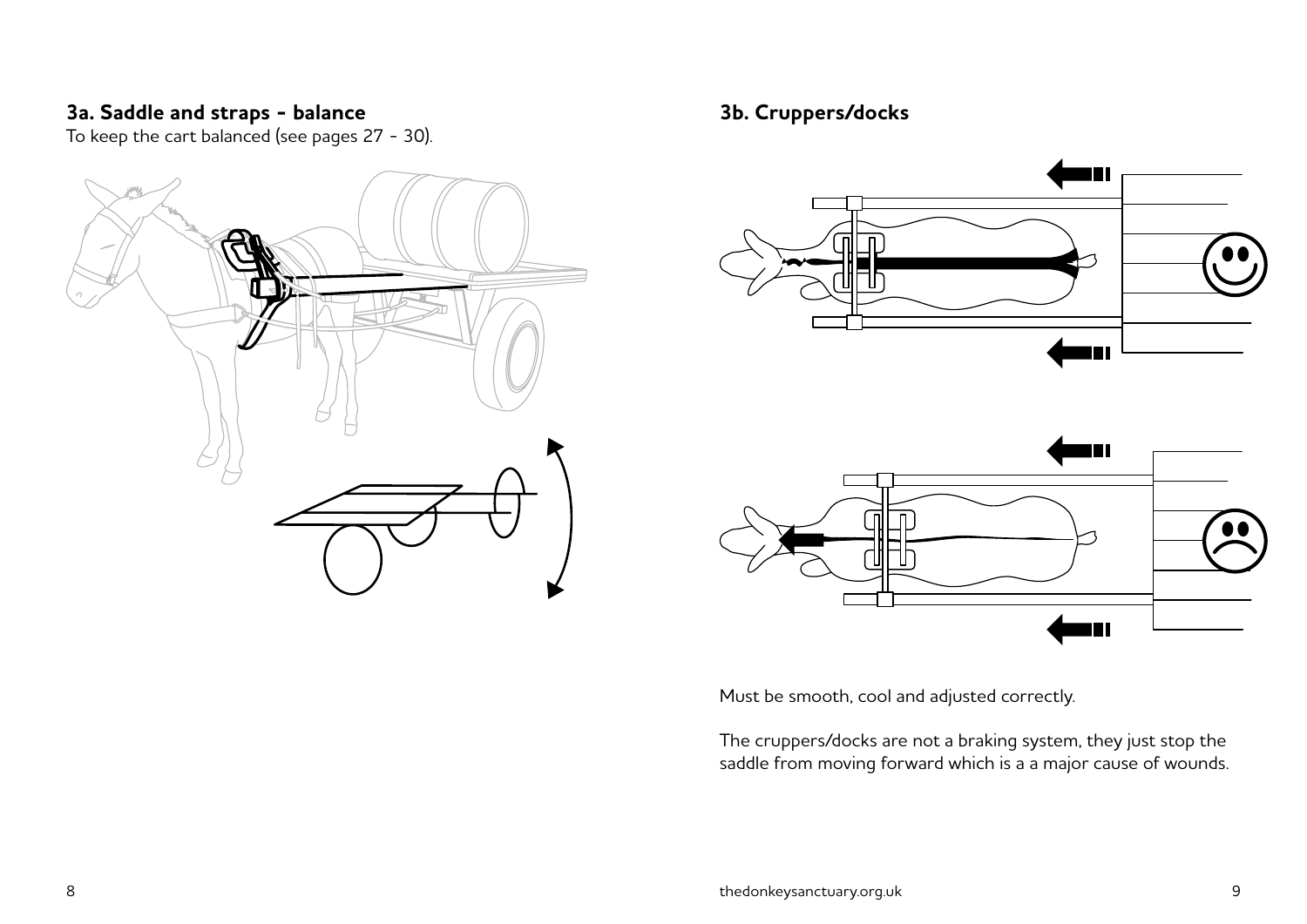#### **Causes of wounds**



- 1. Badly made bits/badly fitted bits/bad materials.
- 2. Bad materials/too much pressure/incorrect fitting/incorrect crupper/dock.
- 3. Cart/cargo/no swingle tree/balance/wrong materials.
- 4. Badly made saddle/no saddle/badly fitted saddle.
- 5. Beating or badly fitted/made shafts.
- 6. Tethers & hobbles that are too tight/too thin.

### **Materials**



#### **Use natural (from plants and animals)**

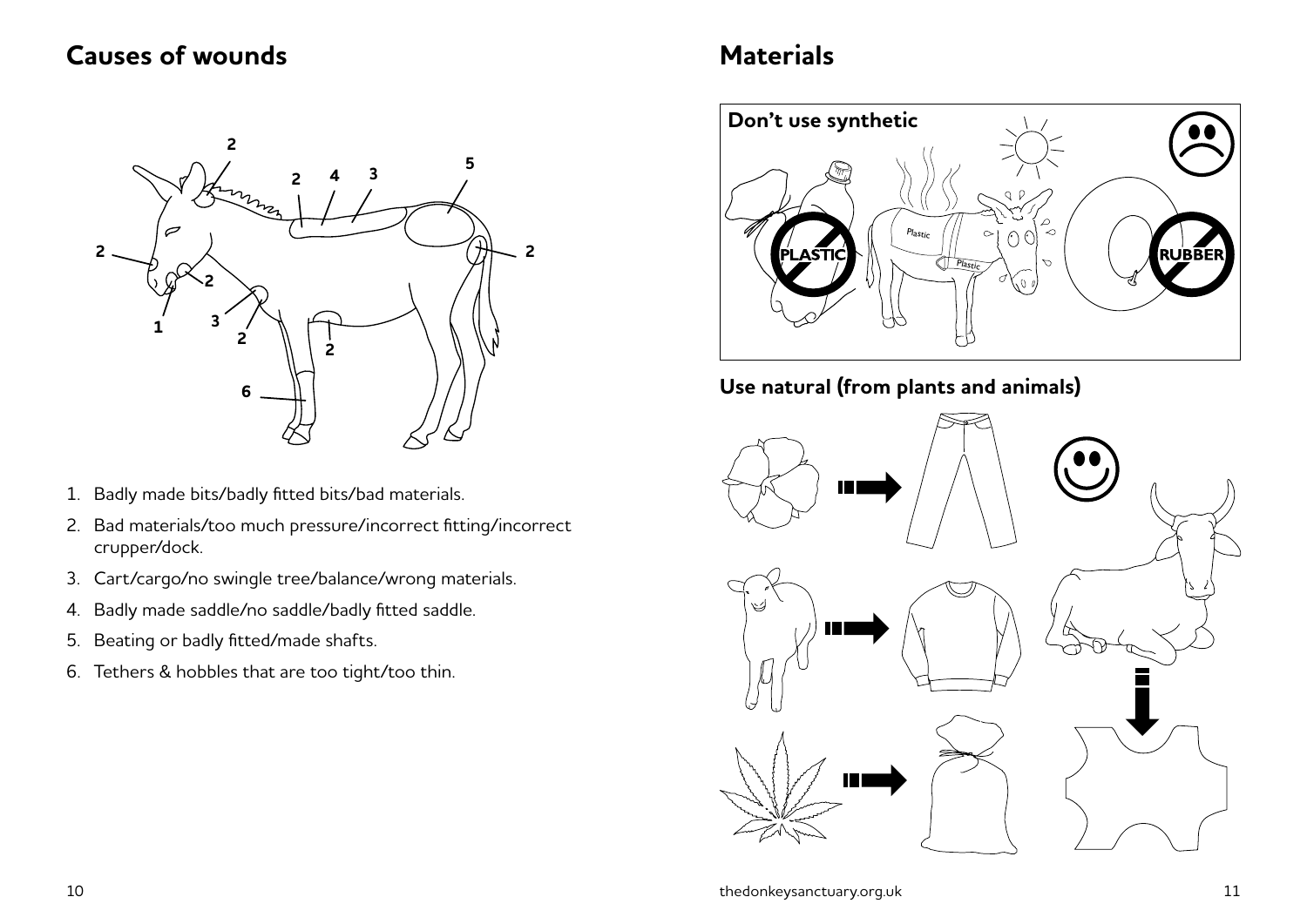

#### **Don't use single rope!**

It will hurt your donkey and cause infections. Use double or triple-braided rope instead.

**Keep harness clean!**



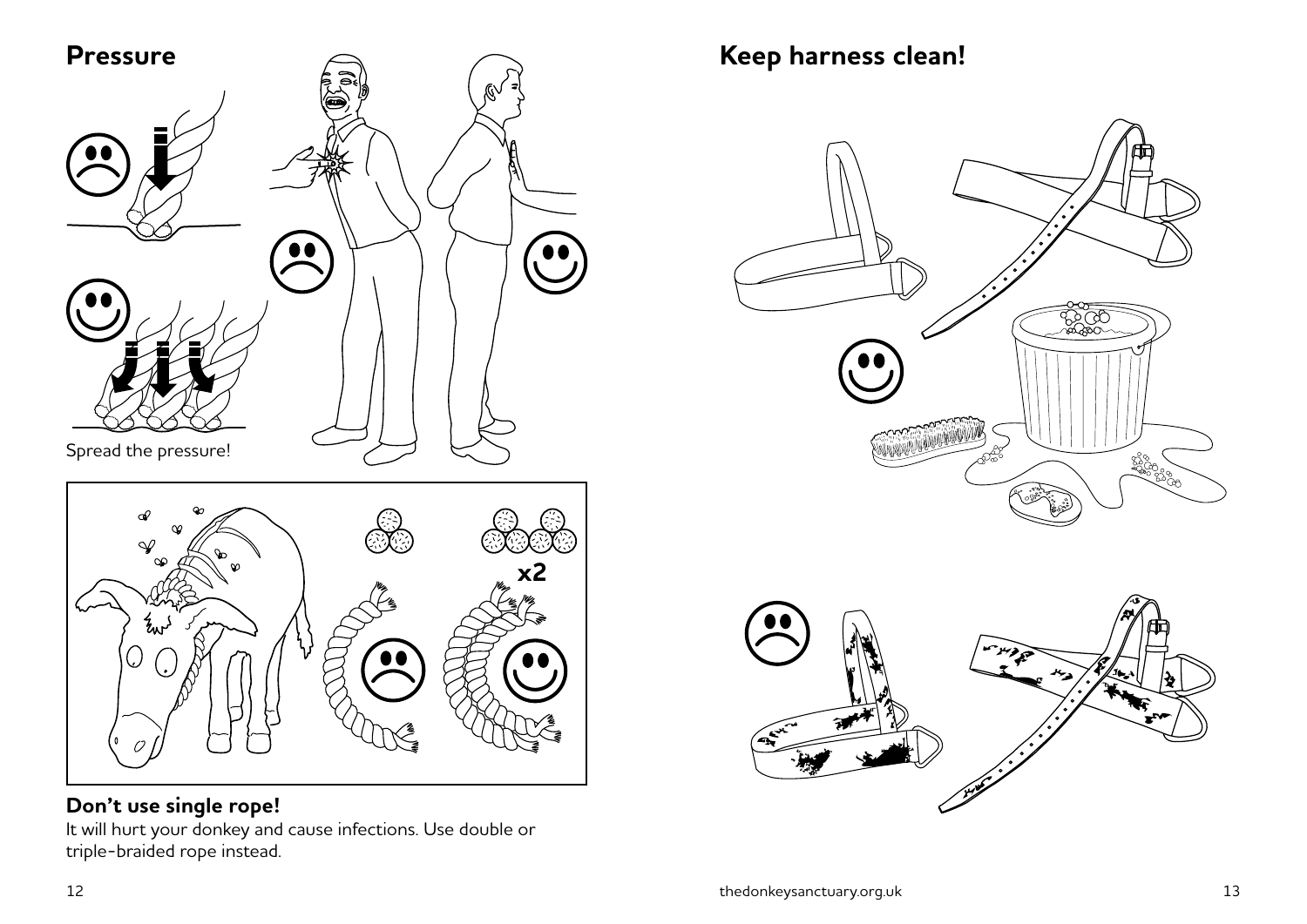### **Collars - which type?**

#### **Breast collar**

Cheap, simple, transferable, easily made and repaired.



**Full collar**

Expensive, **not** transferable,

#### **Collars - continued**

Swingle trees (balancers) & hames prevent sores.

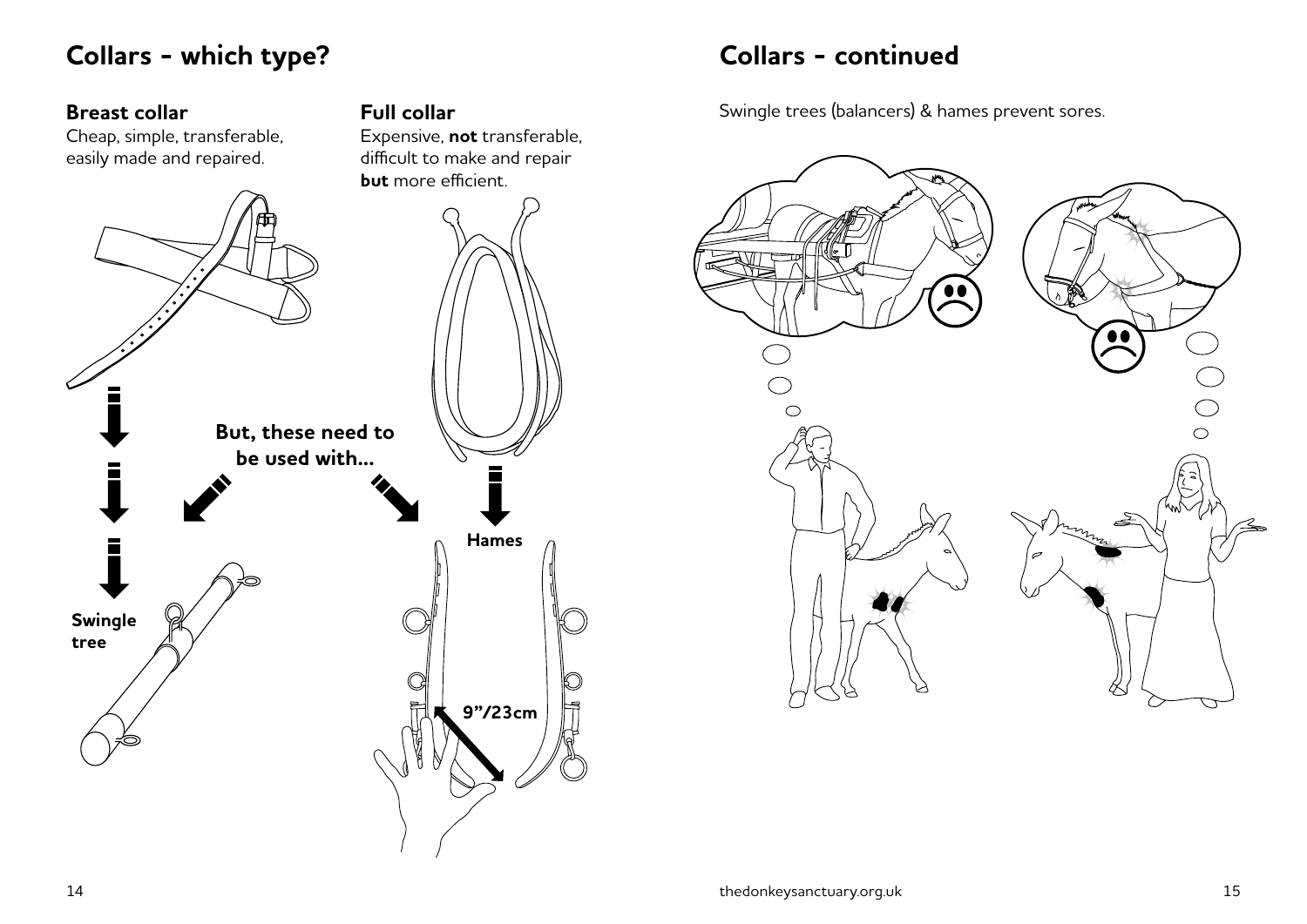#### **Swingle tree**



## **Collar fitting**

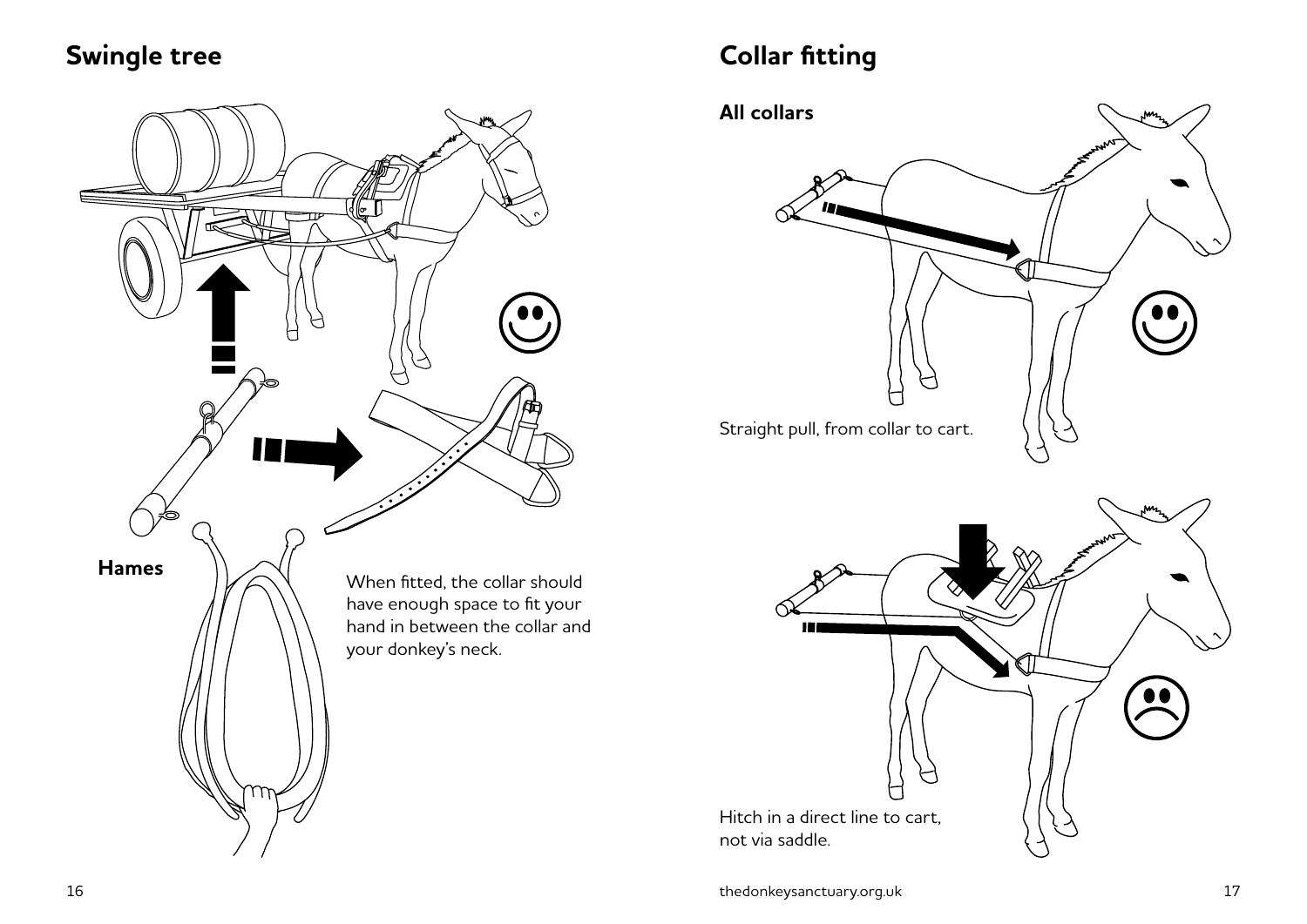## **Collar fitting**

#### **Breast collars**



**Too low/loose** Restricts leg movement and causes sores.

**Too tight** Restricts breathing. **Good** Fits well, with room to breathe, but not too loose.



#### **Attaching to the cart**





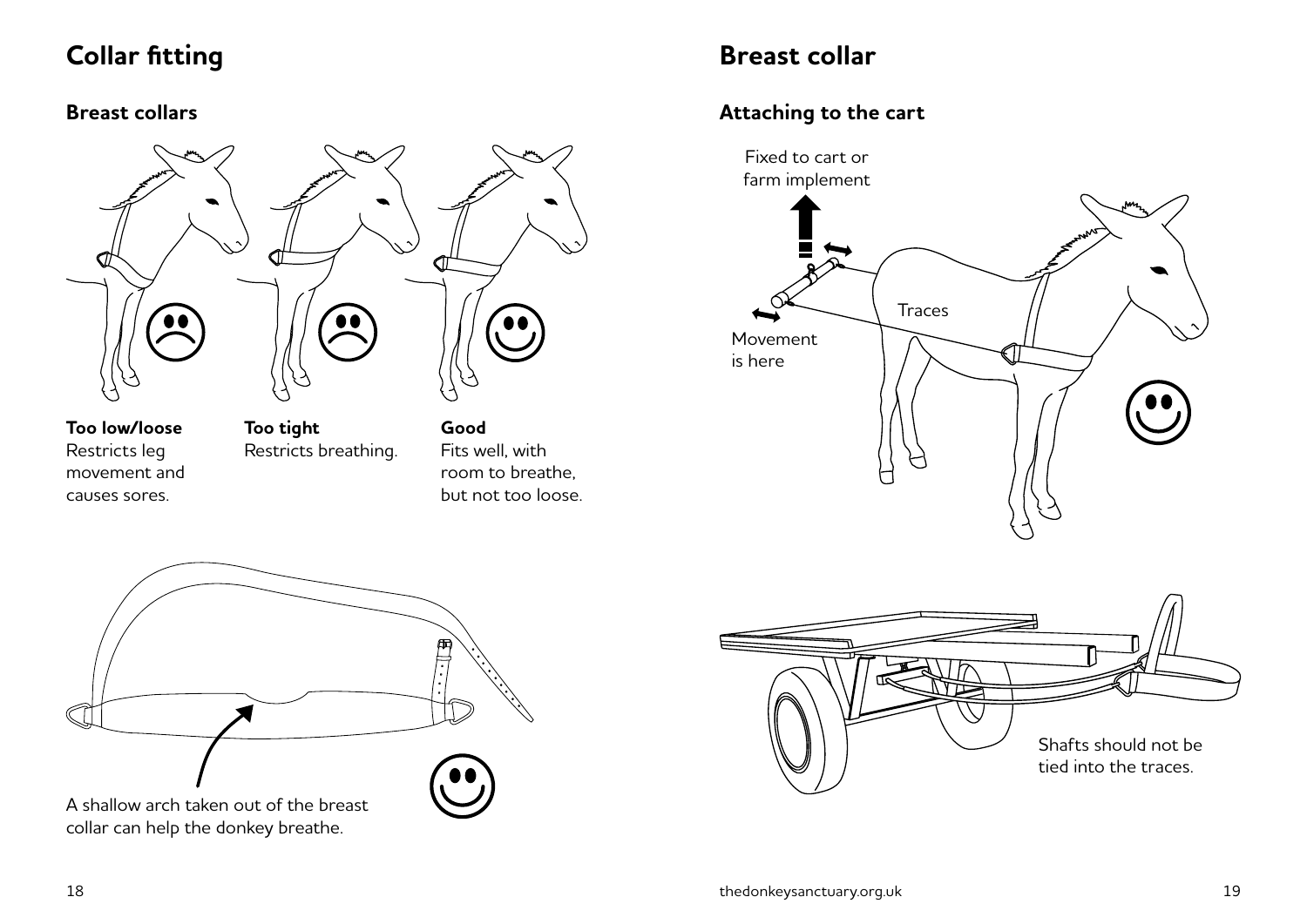#### **Full collars**



Should fit snugly and evenly, up against the shoulders, with a space large enough to put four fingers in at the bottom.



**Keep centre of gravity**





Too small with a gap at the top, or sides that don't sit evenly will cause sores and choke the donkey.

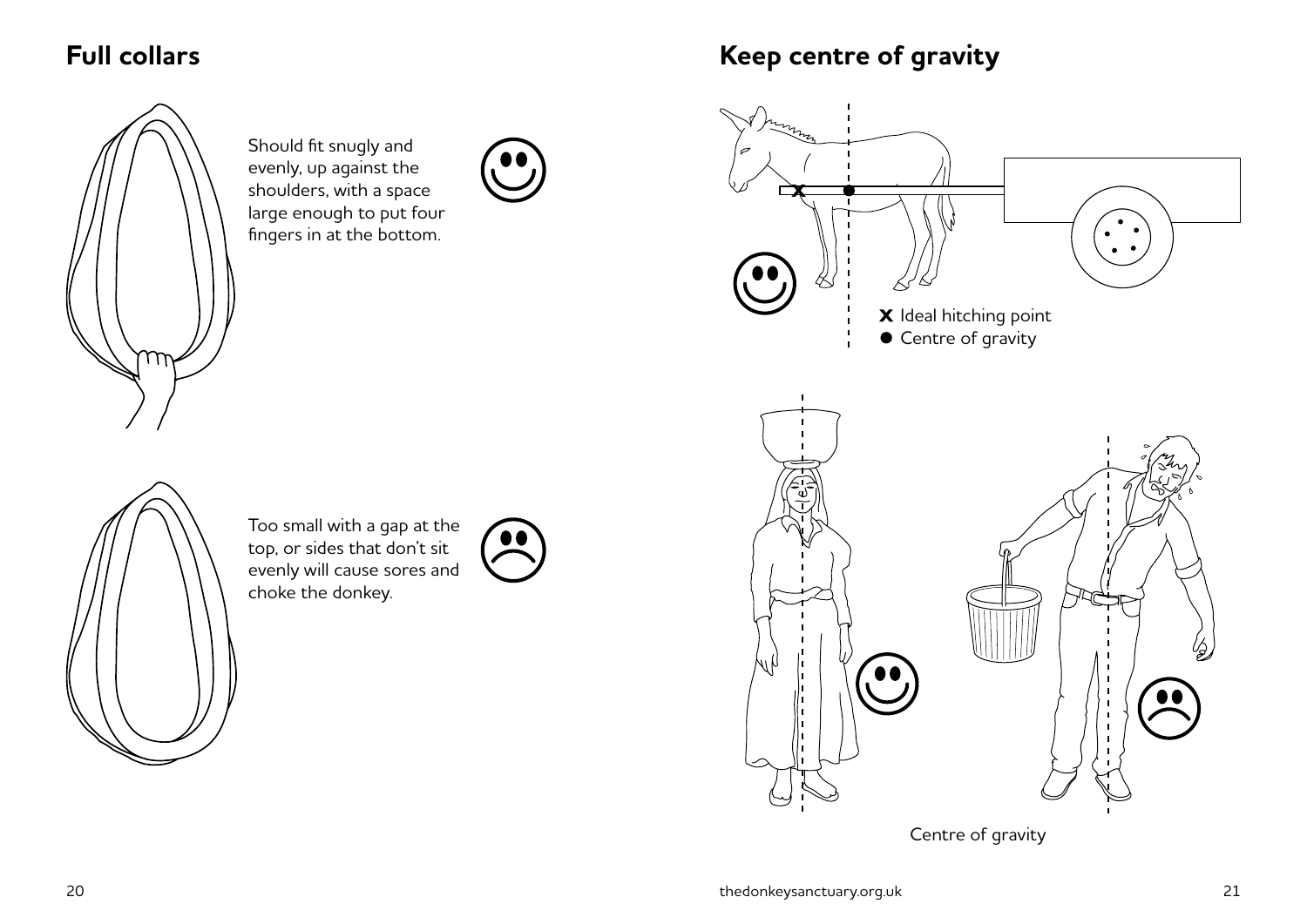## **Breeching**



## **Breeching**

**Brakes**



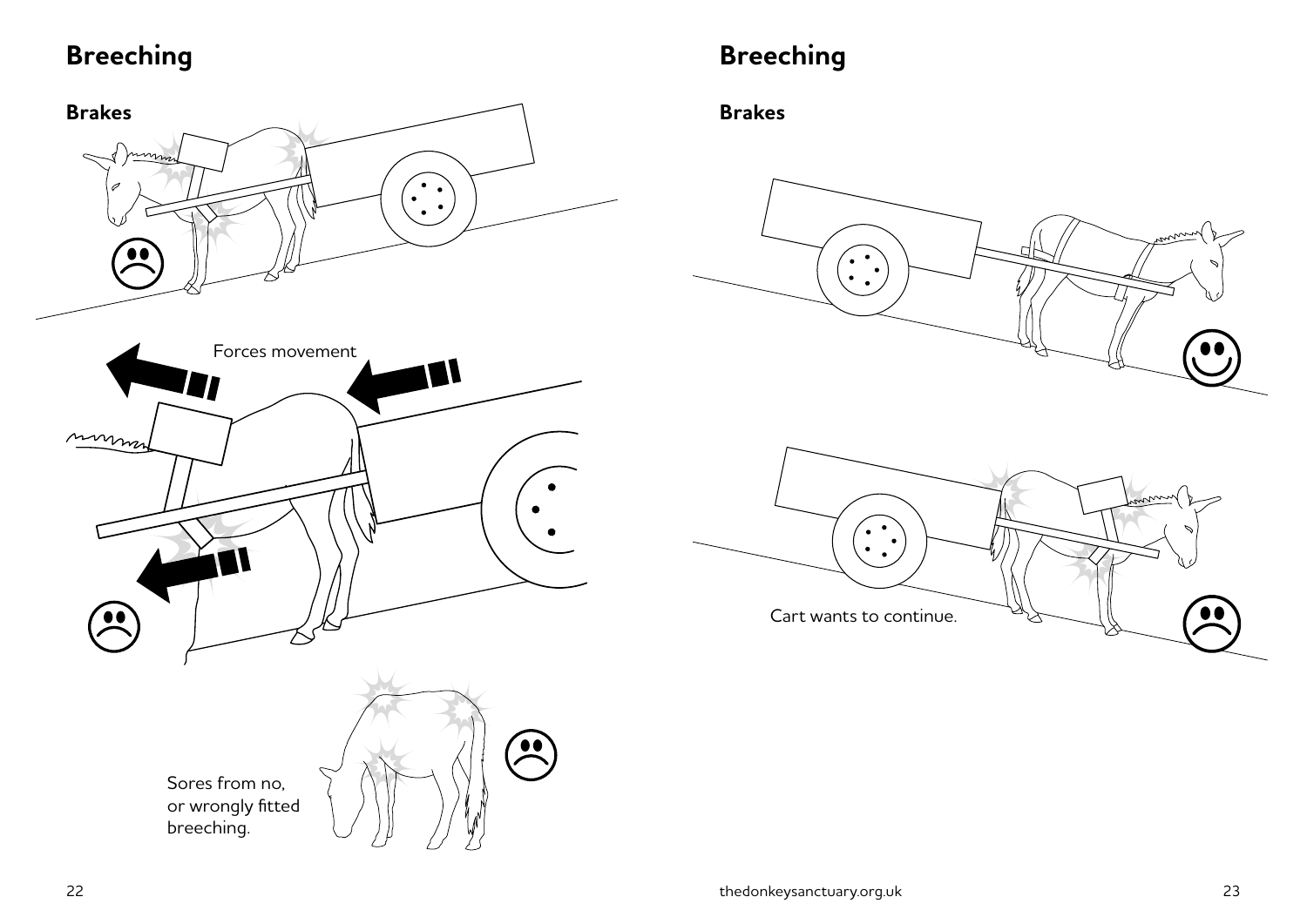### **Full breeching**





4" (10cm)

**False breeching**



Simply a broad strap fitted across the shafts.

### **Breeching problems**



No breeching + short shafts + bad loading.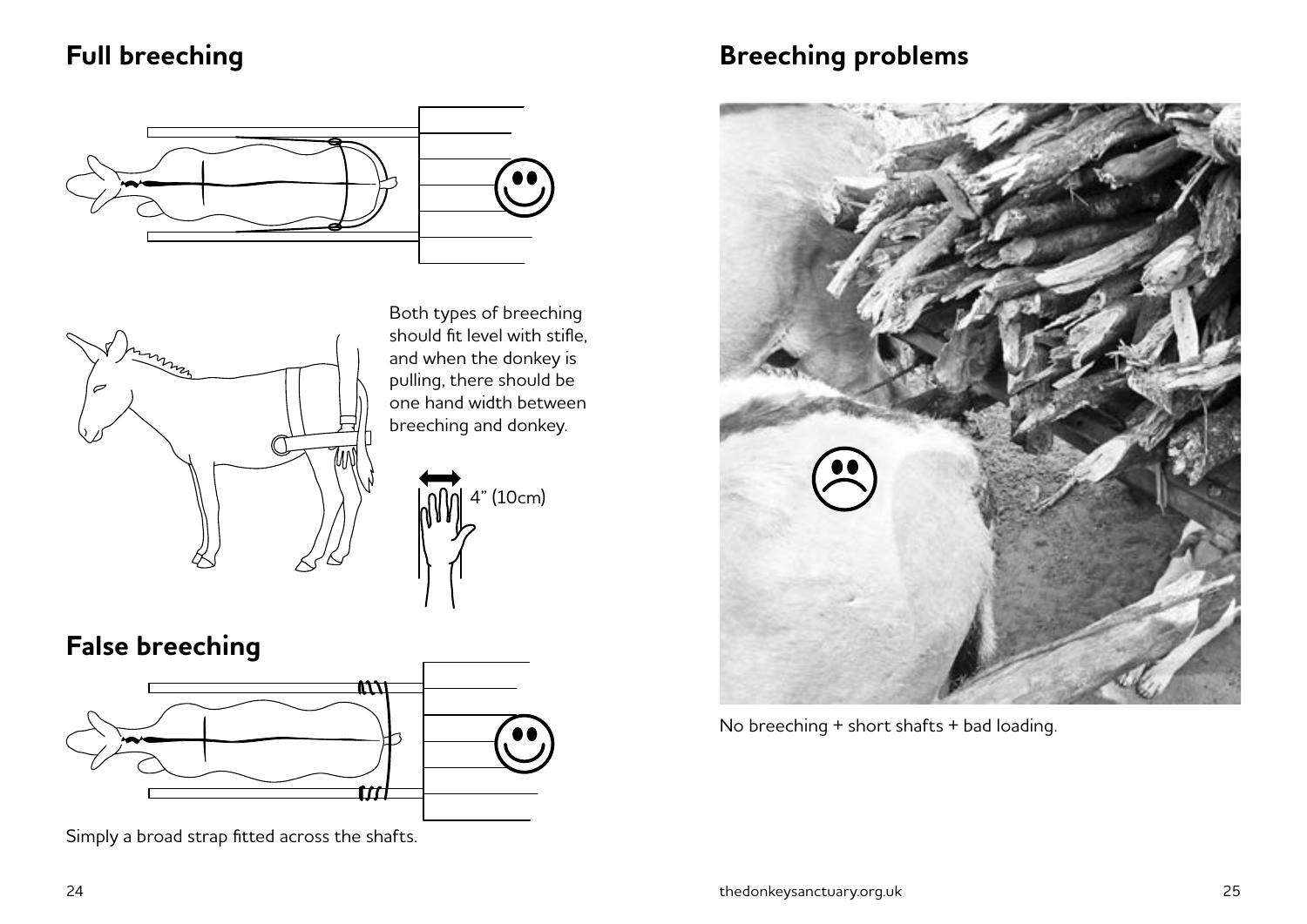#### **Saddles**



## **Saddle fitting**

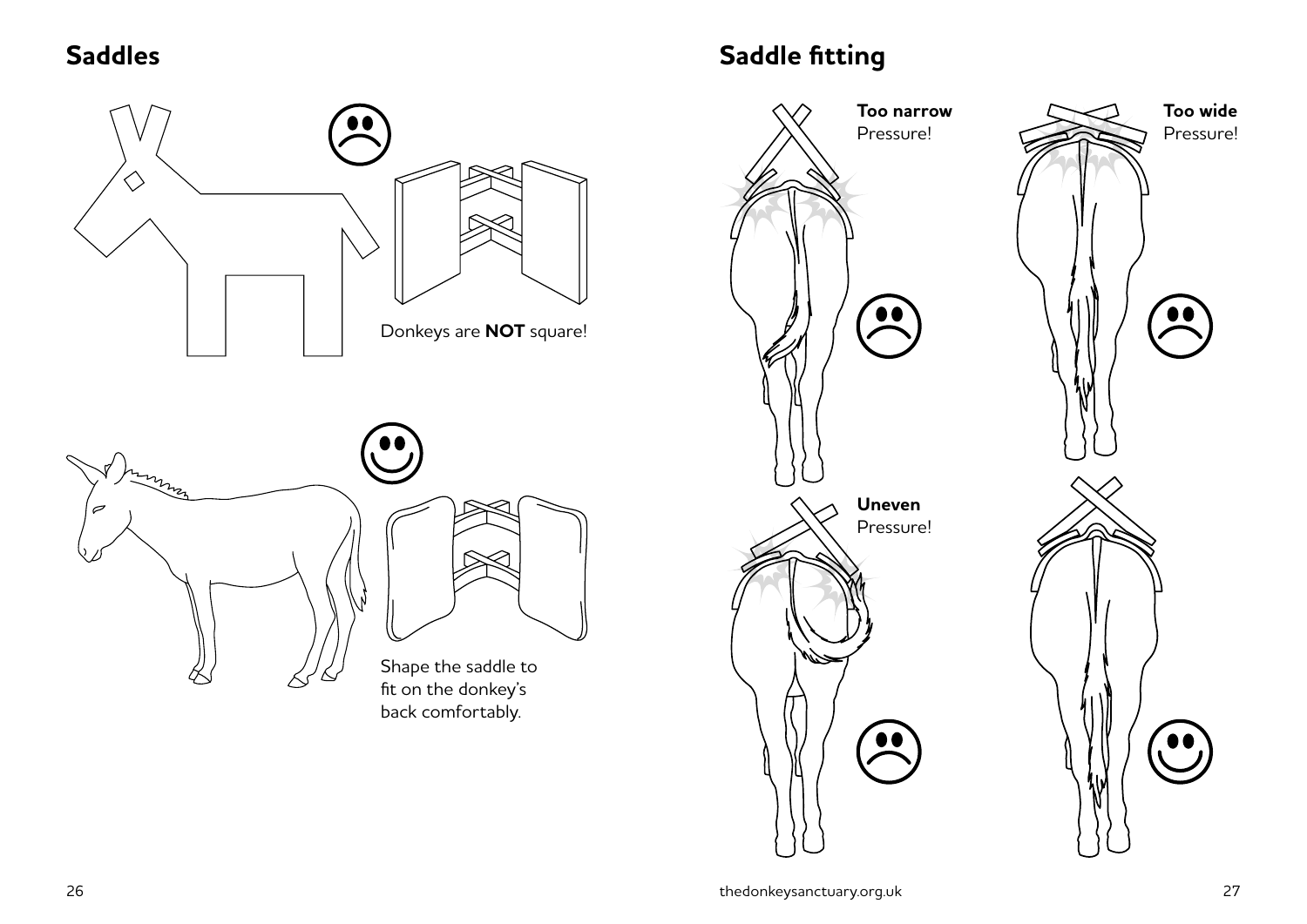## **Saddle padding**

Many saddle wounds are not the fault of the saddle, but the padding.



#### **Poor** Padding is too tight, which rubs and causes sores.

**No pressure** Lift it up!

**Pressure** Don't use too much. If the saddle fits, it's not necessary.

## **Saddles**

All saddles and types of padding need a gullet space.

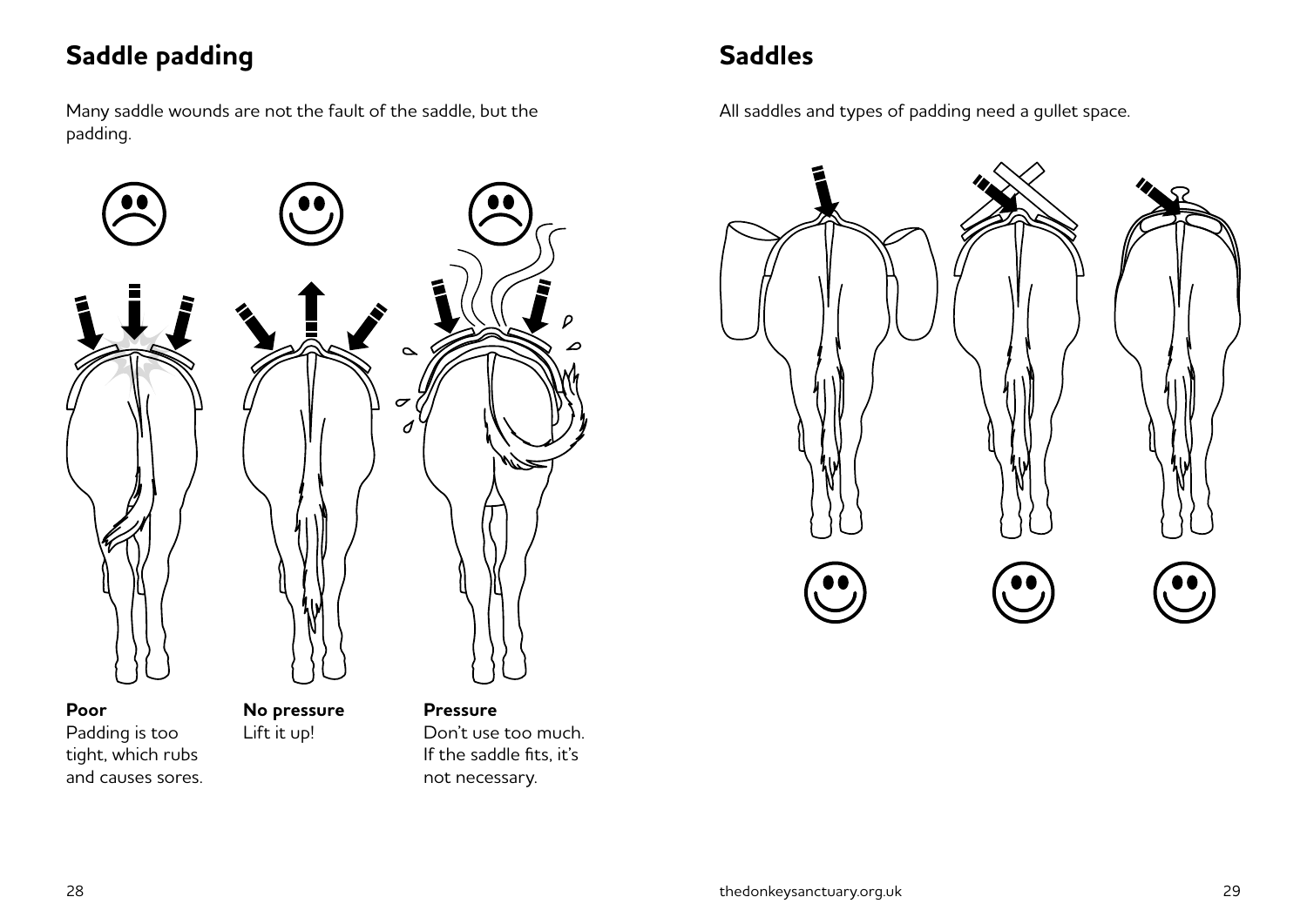#### **Carts**

#### **Cart wheels**

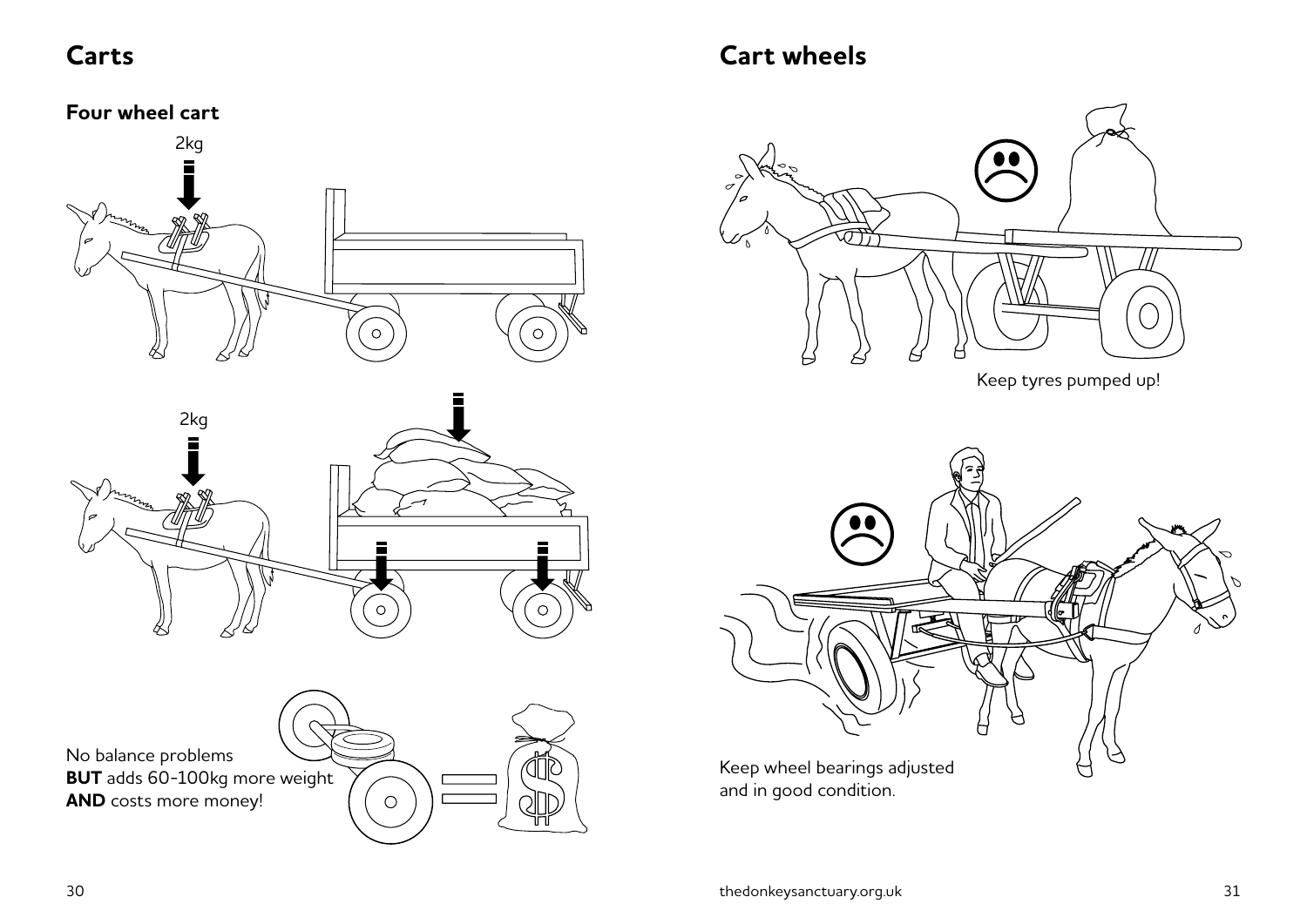#### **Two wheel cart**

#### **Balance of cargoes and weight**





Weight too far back - donkey is lifted up, making it hard to grip ground or actually lifting animal into the air.

Balanced load. Donkey can work on pulling.





Weight too far forward donkey is actually carrying cargo as well as pulling.

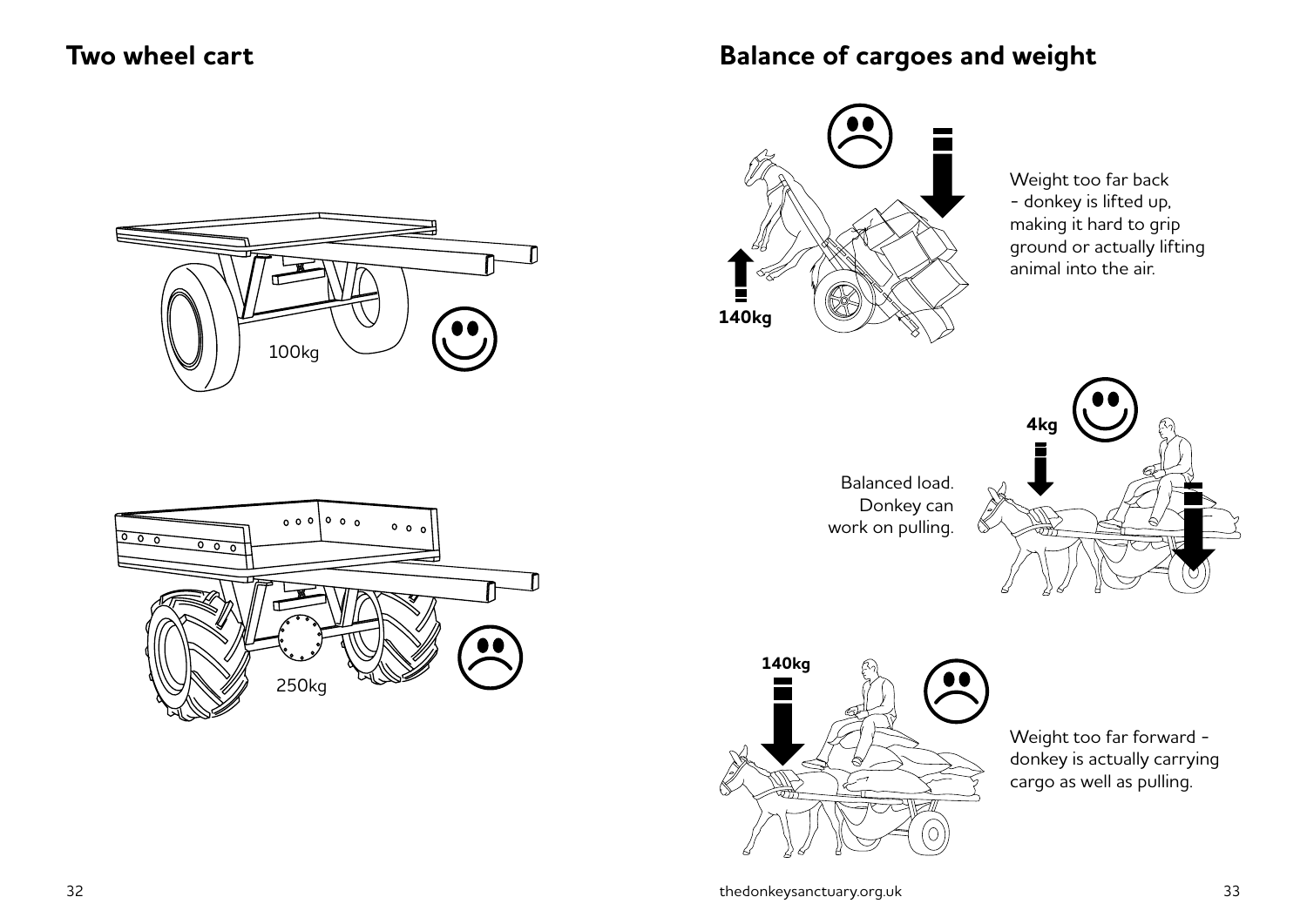#### **Packs/riders**

A donkey should only carry up to half its own weight.







### **Trainer's Notes**

It's easier to explain something through demonstration than by talking. I use a lot of physical demonstrations to get my point across, which works for me. You obviously don't have to use my ideas - as long as it works, do your own thing!

**Warm ups/ice breakers -** These are a good way to get a new group going. Speak to your Community Development Officers, or look on the web for ideas.

**Parts of the Harness –** We have a model that might be available. If not, use a real donkey and cart if possible. If you're in a classroom you can use volunteers and rope to simulate donkeys and harness (this can be great fun!)

**Materials –** In most hot countries you'll find that people are wearing cotton, and they know that nylon is hot. This is not always true, so use your eyes first before you put your foot in it! If you're in an area where people use inner tubes to cover harness, get a volunteer to put their arm inside a piece and stand in the sun. Around one minute 20 seconds is the record so far, before the tube is ripped off (in a hot country)!

**Pressure –** See the demo in the book. I often use this in any group, as it's another good ice breaker. I usually try and get a good competitive spirit going; I want them to feel a little pain and remember the lesson. I also use ropes, but be gentle as it's easy to cause a bad friction burn.

**Swingle Trees –** These can be demonstrated easily by using a stick and some string or rope. First get a volunteer to be the donkey. Get them to swing their shoulders and pretend to be a donkey walking (on the spot, not moving). Put a rope around their shoulders and hold it rigidly in your hands. You are the cart, your arms are the shafts. The volunteer donkey will soon complain that the rope hurts; try and get as many people to be donkeys as possible.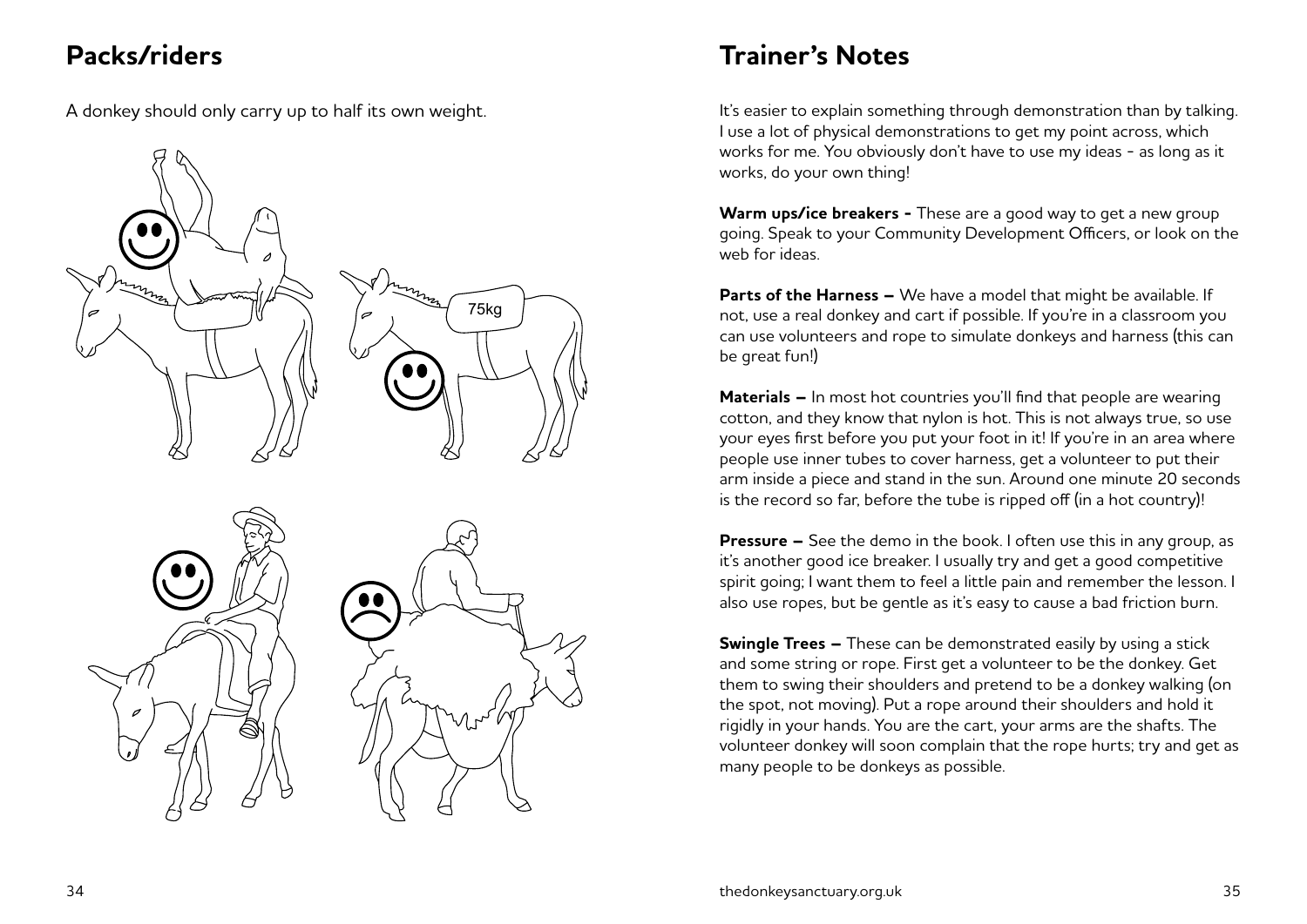

Now! Change the rope, take a 6 – 8 foot length of rope and tie each end to the opposite ends of a 2 foot stick. Place the loop you've made around your volunteer's shoulders and either hold the centre of the stick loosely, or tie a short piece of string to the centre and hold that. Get your volunteer to 'walk' again; this time there will be no pain. Again, get as many people to experience this practical as possible.

**Fitting –** You need to demonstrate harness fitting on a real donkey and cart or saddle. I've never managed to explain it theoretically alone. For general harness fit, I often use a rope and get volunteers from the class. You can do a lot with these by tying them up quite tight and asking them to run, or by leaving the loops very loose, in which case they get entangled. Either way you can demonstrate the idea that harness needs to be adjusted correctly.

**Breeching, Balance and Cargo –** I often put the students into the shafts of a cart for this. If that's not possible then a wheelbarrow is good too. These can be used to demonstrate the effects of flat tyres, poor harnessing, load balance etc.

When demonstrating balance, remember to illustrate that the driver and any passengers are also part of the cargo and must be included.

There are many ways to demonstrate all aspects of harness fitting. I usually make stuff up on the spot, using whatever I can find to hand and trying to make it fun. I try to make myself the butt of the initial fun, at least to start off with, as it's easy to upset people who haven't yet got into the swing of things.

Chris Garrett

## **Glossary**

| <b>Breeching</b>       | Similar in appearance to a breast collar, and works in<br>a similar way to act as the brakes.                                                                                                                                                                                                                      |
|------------------------|--------------------------------------------------------------------------------------------------------------------------------------------------------------------------------------------------------------------------------------------------------------------------------------------------------------------|
| <b>Bridle</b>          | Where reins are used the bridle is a key part of the<br>system, working as a method of communication<br>between the owner and his animal.                                                                                                                                                                          |
| Cargo                  | Used here to describe any weight pulled, or carried<br>by the animal, and includes drivers and passengers.                                                                                                                                                                                                         |
| Cart                   | Used here to describe any type of wheeled animal<br>drawn vehicle.                                                                                                                                                                                                                                                 |
| Collar                 | Covers two basic types: the BREAST COLLAR,<br>which is a simple strap-like arrangement used to<br>allow the donkey something to push against, which<br>in turn pulls the cart, and the FULL COLLAR, a far<br>more sophisticated piece of work that does the<br>same job, but more efficiently.                     |
| Crupper                | A strap that passes from the saddle, under the<br>donkey's tail, to keep the saddle from slipping<br>forward.                                                                                                                                                                                                      |
| <b>Docks</b>           | Another word sometimes used to describe a crupper.                                                                                                                                                                                                                                                                 |
| <b>Dorsal process</b>  | What looks like the spine or backbone of the<br>animal, no part of a saddle should touch this area.                                                                                                                                                                                                                |
| <b>False breeching</b> | A strap that passes from shaft to shaft about 4"<br>or 10cm behind the donkey and acts as a brake in<br>the same way that a breeching does, except it's not<br>attached directly to the donkey.                                                                                                                    |
| Gullet                 | The space that separates the two sides, or panels of<br>any type of saddle. Should be wide enough to clear<br>the Dorsal Process all the way along the saddle.                                                                                                                                                     |
| <b>Hames</b>           | Two metal, or wooden bars that sit either side of the<br>full collar. Their function is to transfer the weight<br>of the load evenly along the collar, allowing it to sit<br>correctly on the animal's shoulders, and spreading<br>the load evenly over them. They also serve as a<br>fixing point for the traces. |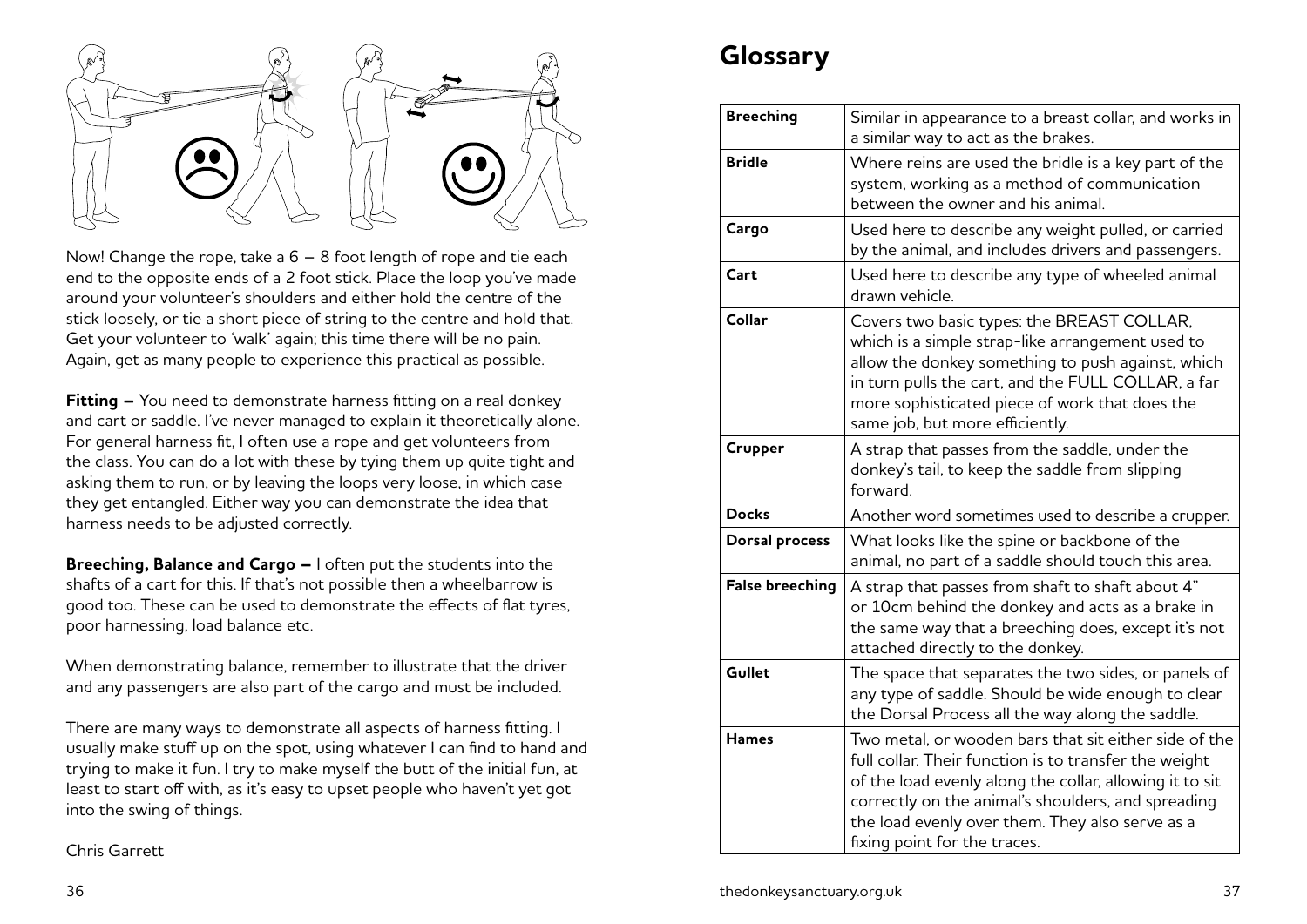## **Glossary**

| <b>Harness</b>     | Used in this book to cover all types of saddles, webs<br>and straps used on donkeys and mules. This is not<br>strictly correct, but is done for simplification.                                                                                                                                                                                                                                                                                             |
|--------------------|-------------------------------------------------------------------------------------------------------------------------------------------------------------------------------------------------------------------------------------------------------------------------------------------------------------------------------------------------------------------------------------------------------------------------------------------------------------|
| <b>Headcollar</b>  | Usually used on the donkey's head to attach a lead<br>rope or tethering rope.                                                                                                                                                                                                                                                                                                                                                                               |
| <b>Hobble</b>      | Not to be confused with the tether, a hobble is a<br>strap or straps used to tie two legs loosely together,<br>which stop an animal moving too fast or too far.                                                                                                                                                                                                                                                                                             |
| <b>Reins</b>       | Straps or ropes that connect the driver/rider to the<br>bridle or headcollar.                                                                                                                                                                                                                                                                                                                                                                               |
| Saddle &<br>straps | These sit on the donkey's back. The saddle performs<br>different functions depending on how the donkey is<br>used. In cart harness its main function is to keep the<br>cart shafts level; in riding or pack forms it provides a<br>platform on which the rider or cargo should be able<br>to be carried safely, securely and without injury to any<br>parties - including the donkey.                                                                       |
| <b>Shafts</b>      | The two long 'arms' of a cart, usually metal or wood,<br>that connect to the harness, keep the cart level and<br>provide fixings for various parts of the harness.                                                                                                                                                                                                                                                                                          |
| Swingle tree       | A short metal or wooden bar, fixed at the centre to<br>the cart, and at each end via the traces to the collar.<br>The cart fixing is such that it allows the swingle tree<br>to move freely from side to side, allowing the harness<br>to move freely with the animal, without causing<br>abrasions. It is considered essential when using the<br>breast collar, though is optional when using a full<br>collar. Sometimes called the balancer/balance bar. |
| <b>Tethers</b>     | A strap or straps used to connect a donkey by the leg<br>to a fixed point, in order to stop it wandering.                                                                                                                                                                                                                                                                                                                                                   |
| <b>Traces</b>      | The straps, ropes or chains that connect the collar<br>directly to the cart or swingle tree.                                                                                                                                                                                                                                                                                                                                                                |